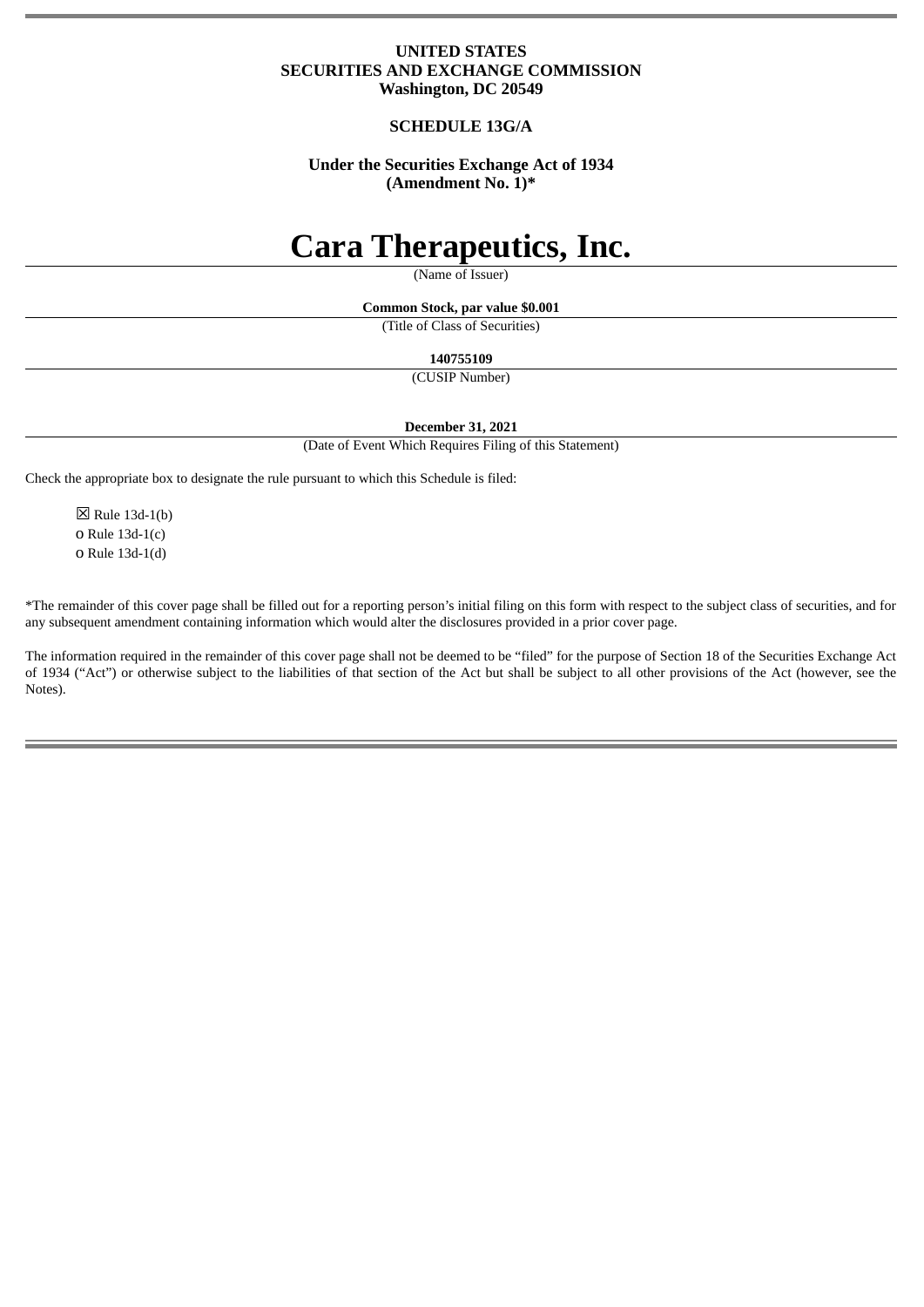| $\mathbf{1}$                                                                                                                            | NAME OF REPORTING PERSONS                                             |   |                                            |
|-----------------------------------------------------------------------------------------------------------------------------------------|-----------------------------------------------------------------------|---|--------------------------------------------|
|                                                                                                                                         | First Manhattan Co.                                                   |   |                                            |
| $\overline{2}$                                                                                                                          | CHECK THE APPROPRIATE BOX IF A MEMBER OF A GROUP<br>$(a)$ o<br>(b) x  |   |                                            |
| 3                                                                                                                                       | <b>SEC USE ONLY</b>                                                   |   |                                            |
| $\overline{4}$                                                                                                                          | CITIZENSHIP OR PLACE OF ORGANIZATION<br>New York                      |   |                                            |
| NUMBER OF<br><b>SHARES</b><br><b>BENEFICIALLY</b><br><b>OWNED BY</b><br><b>EACH</b><br><b>REPORTING</b><br><b>PERSON</b><br><b>WITH</b> |                                                                       | 5 | <b>SOLE VOTING POWER</b><br>$\overline{0}$ |
|                                                                                                                                         |                                                                       | 6 | SHARED VOTING POWER<br>$\overline{0}$      |
|                                                                                                                                         |                                                                       | 7 | SOLE DISPOSITIVE POWER<br>$\boldsymbol{0}$ |
|                                                                                                                                         |                                                                       | 8 | SHARED DISPOSITIVE POWER<br>$\overline{0}$ |
| 9                                                                                                                                       | AGGREGATE AMOUNT BENEFICIALLY OWNED BY EACH REPORTING PERSON          |   |                                            |
|                                                                                                                                         | $\boldsymbol{0}$                                                      |   |                                            |
| 10                                                                                                                                      | CHECK IF THE AGGREGATE AMOUNT IN ROW (9) EXCLUDES CERTAIN SHARES<br>0 |   |                                            |
| 11                                                                                                                                      | PERCENT OF CLASS REPRESENTED BY AMOUNT IN ROW (9)<br>$0.0\%$          |   |                                            |
| 12                                                                                                                                      | TYPE OF REPORTING PERSON<br>BD, IA                                    |   |                                            |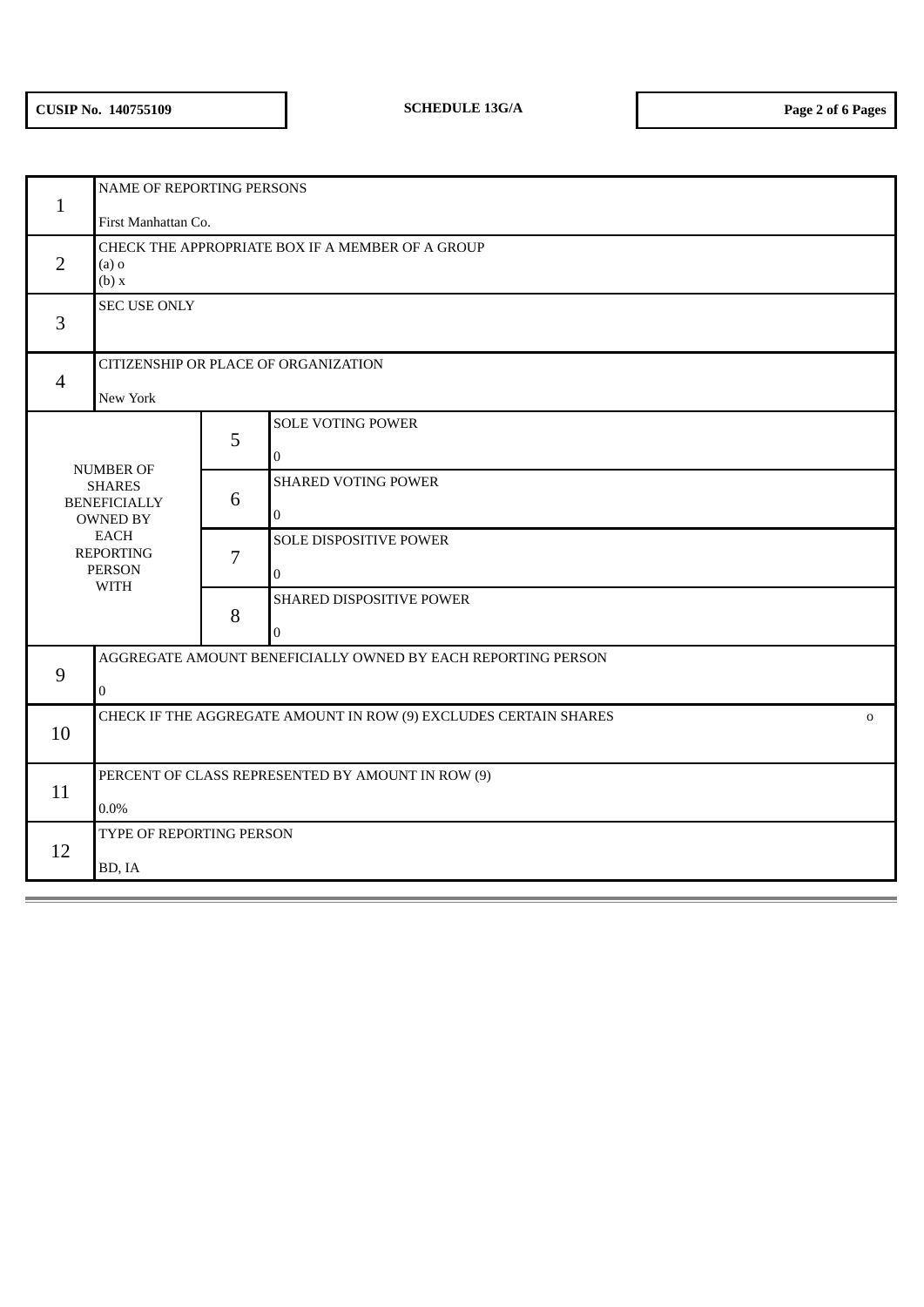#### **Item 1. (a) Name of Issuer**

Cara Therapeutics, Inc.

#### **Item 1. (b) Address of Issuer's Principal Executive Offices**

4 Stamford Plaza

107 Elm Street, 9th Floor

Stamford, Connecticut 06902

#### **Item 2. (a) Name of Person Filing:**

First Manhattan Co.

#### **Item 2. (b) Address of Principal Business Office:**

399 Park Avenue New York, NY 10022

#### **Item 2. (c) Citizenship:**

New York

#### **Item 2. (d) Title of Class of Securities**

Common Stock, par value \$0.001

### **Item 2. (e) CUSIP No.:**

140755109

**CUSIP No. 140755109 SCHEDULE 13G/A Page 4 of 6 Pages**

#### Item 3. If this statement is filed pursuant to §§240.13d-1(b) or 240.13d-2(b) or (c), check whether the person filing is a:

- (a) x Broker or dealer registered under section 15 of the Act (15 U.S.C. 78o);
- (b)  $\Box$  Bank as defined in section 3(a)(6) of the Act (15 U.S.C. 78c);
- (c)  $\Box$  Insurance company as defined in section 3(a)(19) of the Act (15 U.S.C. 78c);
- (d)  $\Box$  Investment company registered under section 8 of the Investment Company Act of 1940 (15 U.S.C. 80a-8);
- (e) x An investment adviser in accordance with  $\S 240.13d-1(b)(1)(ii)(E);$
- (f)  $\Box$  An employee benefit plan or endowment fund in accordance with §240.13d-1(b)(1)(ii)(F);
- (g)  $\Box$  A parent holding company or control person in accordance with §240.13d-1(b)(1)(ii)(G);
- (h)  $\Box$  A savings associations as defined in Section 3(b) of the Federal Deposit Insurance Act (12 U.S.C. 1813);
- (i)  $\Box$  A church plan that is excluded from the definition of an investment company under section 3(c)(14) of the Investment Company Act of 1940 (15 U.S.C. 80a-3);
- (j)  $\Box$  A non-U.S. institution in accordance with §240.13d-1(b)(1)(ii)(J);
- (k)  $\Box$  A group, in accordance with §240.13d-1(b)(1)(ii)(K). If filing as a non-U.S. institution in accordance with §240.13d-1(b)(1)(ii)(J), please specify the type of institution:

**CUSIP No. 140755109 SCHEDULE 13G/A Page 5 of 6 Pages**

**Item 4. Ownership**

# **Provide the following information regarding the aggregate number and percentage of the class of securities of the**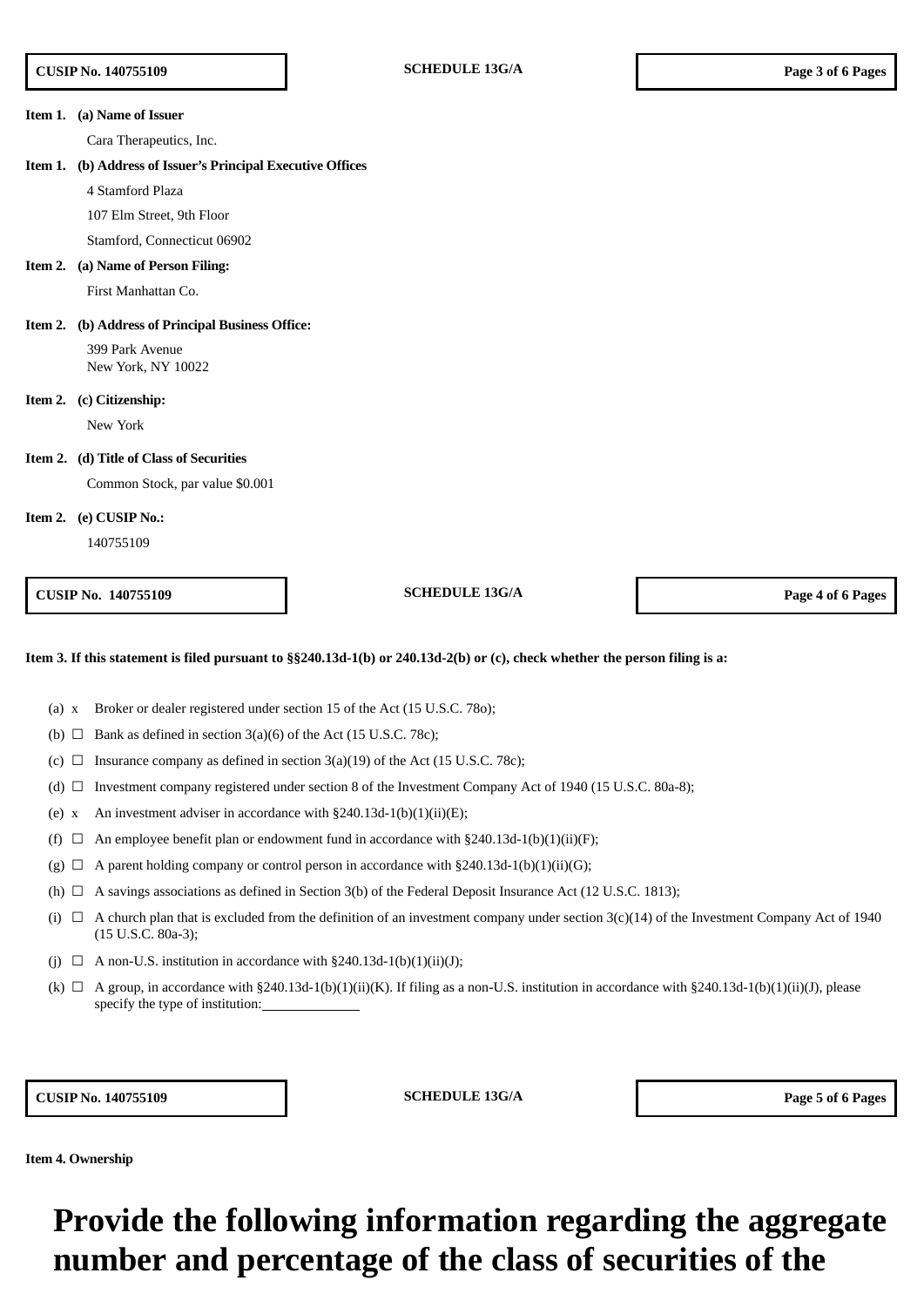**issuer identified in Item 1.**

- **(a) Amount beneficially owned: 0**
- **(b) Percent of class: 0.0%**

## **(c) Number of shares as to which the person has:**

- **(i) Sole power to vote or to direct the vote: 0**
- **(ii) Shared power to vote or to direct the vote: 0**

## **(iii) Sole power to dispose or to direct the disposition of: 0**

# **(iv) Shared power to dispose or to direct the disposition of: 0**

## **Item 5. Ownership of Five Percent or Less of a Class**

If this statement is being filed to report the fact that as of the date hereof the reporting person has ceased to be the beneficial owner of more than five percent of the class of securities, check the following [X].

**Item 6. Ownership of More Than Five Percent on Behalf of Another Person**

Not Applicable.

Item 7. Identification and Classification of the Subsidiary which Acquired the Security Being Reported on by the Parent Holding Company or Control **Person**

Not Applicable.

**Item 8. Identification and Classification of Members of the Group** Not Applicable.

## **Item 9. Notice of Dissolution of Group**

Not Applicable.

### **Item 10. Certification**

By signing below I certify that, to the best of my knowledge and belief, the securities referred to above were acquired and are held in the ordinary course of business and were not acquired and are not held for the purpose of or with the effect of changing or influencing the control of the issuer of the securities and were not acquired and are not held in connection with or as a participant in any transaction having that purpose or effect.